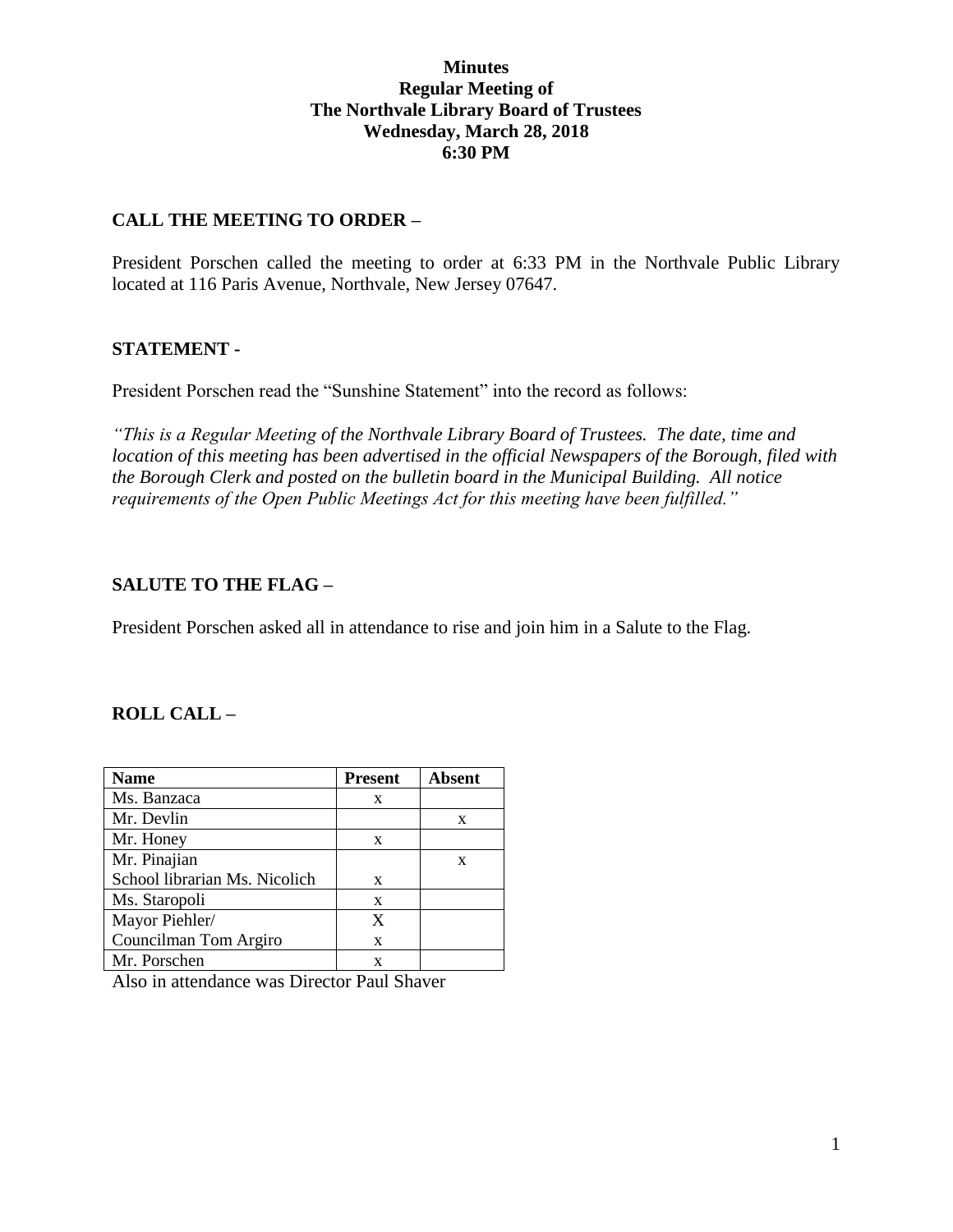## **APPROVAL OF MINUTES**

Resolved to approve the minutes from the February 28, 2018 regular board meeting

The minutes were adopted on a roll call vote as follows:

| <b>Name</b>   | <b>ACTION</b> | <b>YES</b> | NO | <b>ABSENT</b> | <b>ABSTAIN</b> |
|---------------|---------------|------------|----|---------------|----------------|
| Ms. Banzaca   |               | X          |    |               |                |
| Mr. Devlin    |               |            |    | X             |                |
| Mr. Honey     |               | X          |    |               |                |
| Mr. Pinajian  |               |            |    |               |                |
| Ms. Nicolich  |               | X          |    |               |                |
| Ms. Staropoli | motion        | X          |    |               |                |
| Mayor Piehler |               | X          |    |               |                |
| Mr. Argiro    |               |            |    |               |                |
| Mr. Porschen  | second        | X          |    |               |                |

Resolved to approve the executive minutes from the February 28, 2018 regular board meeting

| The minutes were adopted on a roll call vote as follows: |  |
|----------------------------------------------------------|--|
|----------------------------------------------------------|--|

| <b>Name</b>   | <b>ACTION</b> | <b>YES</b> | NO | <b>ABSENT</b> | <b>ABSTAIN</b> |
|---------------|---------------|------------|----|---------------|----------------|
| Ms. Banzaca   | motion        | X          |    |               |                |
| Mr. Devlin    |               |            |    | X             |                |
| Mr. Honey     |               | X          |    |               |                |
| Mr. Pinajian  |               |            |    |               |                |
| Ms. Nicolich  |               | X          |    |               |                |
| Ms. Staropoli |               | X          |    |               |                |
| Mayor Piehler | second        | X          |    |               |                |
| Mr. Argiro    |               |            |    |               |                |
| Mr. Porschen  |               | X          |    |               |                |

# **GENERAL DISCUSSION –**

## **Director's Report**

- Our new part-time Library Associate, has jumped in with both feet. She has learned to administer Constant Contact, Canva, our webpage, and all of our social media accounts. We have worked together on a plan, to bring all book spines up-to-date and weed. She has also set up our new direct account for Korean books and we have worked with BCCLS to make sure there is no duplication of book purchasing. She has been studying Snap Circuits and Lego Mindstorms along with our volunteers and is helping with other programs.
- Along with changing spine labels to make them uniform, we are also posting levels on all Easy Readers. We will follow this up by leveling chapter books before Summer Reading begins.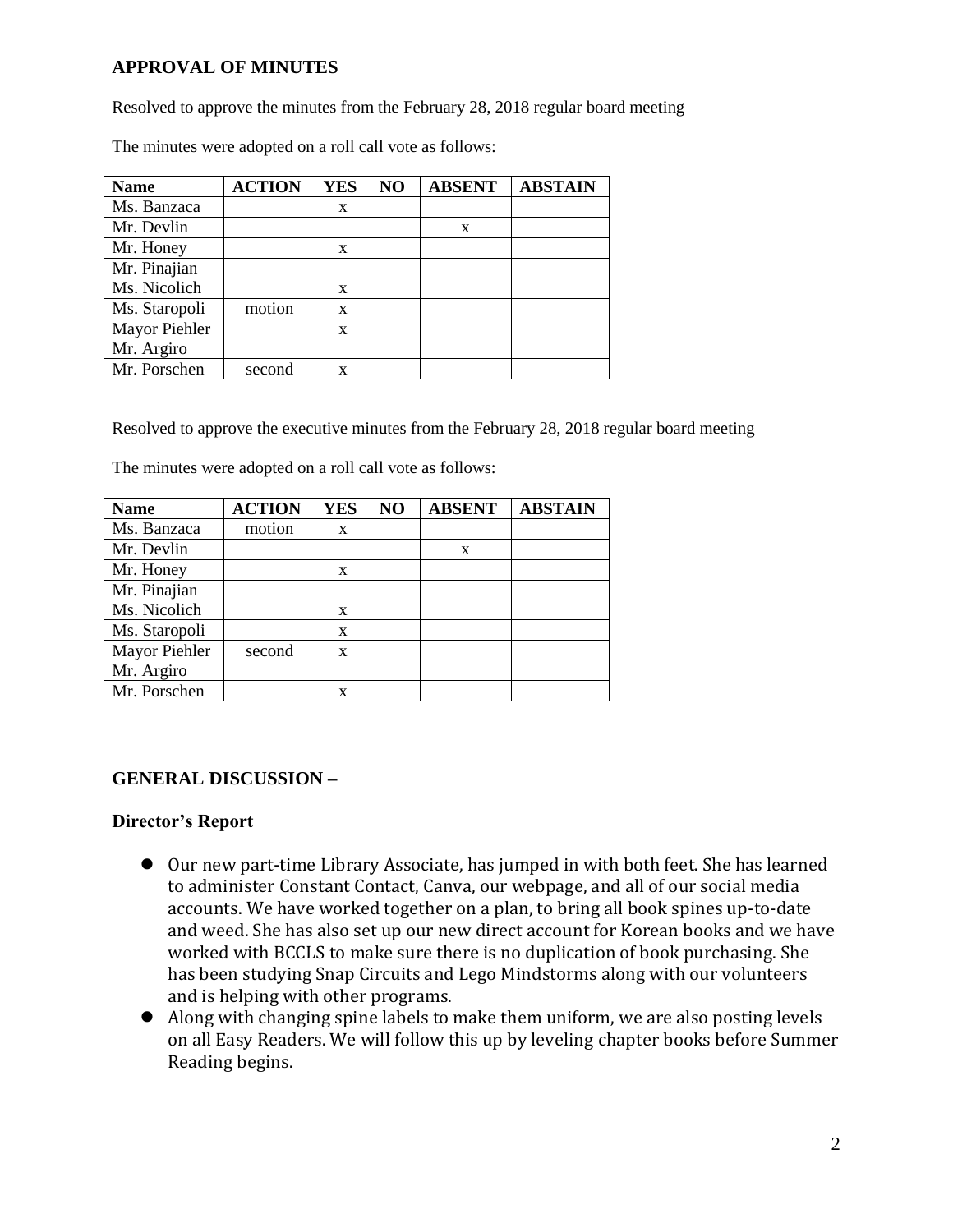- Met with Chief Essmann on 3/6 regarding background checks. Staff will be paying for the background checks themselves and then getting reimbursed.
- New Personnel Action Forms indicating staff hours are ready to be signed by the Board. The forms indicate that they are just updates rather than promotions, demotions, or transfers.

Programming: February

- $\bullet$  Program attendance in February 2018, reached the highest level that we have seen since opening.
- As of March 20th, 2018, March 2018 has already surpassed this number. This is evidence of continued success in this area.

| <b>Program Attendance Summary</b> |               |                          |                  |                |                  |  |  |  |
|-----------------------------------|---------------|--------------------------|------------------|----------------|------------------|--|--|--|
| Event/Program                     | Date or Month | Children                 | Teens            | <b>Adults</b>  | Total            |  |  |  |
| DIY Emoji Valentine's Bag         | 2/1/2018      | 20                       | $\boldsymbol{0}$ | 11             | 31               |  |  |  |
| <b>STEM Robotics</b>              | 2/1/2018      | $\overline{4}$           | $\overline{2}$   | $\mathbf{1}$   | $\overline{7}$   |  |  |  |
| Northvale Pre-K Story Time        | 2/2/2018      | 10                       | $\overline{0}$   | $\overline{2}$ | 12               |  |  |  |
| Groundhog Day Craft               | 2/2/2018      | $\boldsymbol{7}$         | $\overline{2}$   | $\overline{4}$ | 13               |  |  |  |
| Lego Club                         | 2/2/2018      | $\overline{4}$           | $\boldsymbol{0}$ | $\overline{2}$ | 6                |  |  |  |
| <b>Gaming Tournament</b>          | 2/3/2018      | 5                        | $\mathbf{0}$     | $\mathbf{1}$   | 6                |  |  |  |
| Lego                              | 2/5/2018      | $\overline{2}$           | $\mathbf{0}$     | 3              | 5                |  |  |  |
| Korean Story Time                 | 2/5/2018      | 8                        | $\mathbf{0}$     | $\mathbf{1}$   | 9                |  |  |  |
| Drop-in Craft (Tuesday)           | 2/6/2018      | 5                        | $\boldsymbol{0}$ | $\overline{2}$ | $\overline{7}$   |  |  |  |
| <b>Heart Tree Craft</b>           | 2/6/2018      | 3                        | $\overline{0}$   | $\overline{2}$ | 5                |  |  |  |
| Pre-K Story Time                  | 2/6/2018      | $\overline{2}$           | $\overline{0}$   | $\overline{3}$ | 5                |  |  |  |
| <b>STEM Club</b>                  | 2/7/2018      | $\mathbf{1}$             | $\mathbf{0}$     | $\mathbf{1}$   | $\overline{2}$   |  |  |  |
| D&D Club                          | 2/7/2018      | $\overline{\mathcal{L}}$ | $\mathbf{1}$     | $\overline{0}$ | 5                |  |  |  |
| V-Day Cards                       | 2/8/2018      | $\overline{4}$           | $\boldsymbol{0}$ | $\mathbf{1}$   | 5                |  |  |  |
| PJ Story TIme                     | 2/8/2018      | $\mathbf{1}$             | $\boldsymbol{0}$ | $\mathbf{1}$   | $\overline{2}$   |  |  |  |
| DIY Slime                         | 2/9/2018      | 15                       | $\overline{0}$   | 5              | 20               |  |  |  |
| <b>Ukulele Class</b>              | 2/10/2018     | 5                        | $\boldsymbol{0}$ | 5              | 10               |  |  |  |
| <b>Artistically Abled</b>         | 2/10/2018     | 8                        | $\boldsymbol{0}$ | $\overline{3}$ | 11               |  |  |  |
| Drop-in Craft (Tuesday)           | 2/13/2018     | $\overline{4}$           | $\boldsymbol{0}$ | $\mathfrak{Z}$ | $\boldsymbol{7}$ |  |  |  |
| I Have A Dream" Craft             | 2/13/2018     | $\overline{2}$           | $\overline{0}$   | $\overline{2}$ | $\overline{4}$   |  |  |  |
| DIY: Wine Glasses                 | 2/13/2018     | $\boldsymbol{0}$         | $\boldsymbol{0}$ | $\overline{7}$ | $\overline{7}$   |  |  |  |
| <b>Story Time (Bookworms)</b>     | 2/14/2018     | $\mathbf{1}$             | $\overline{0}$   | $\mathbf{1}$   | $\overline{2}$   |  |  |  |
| Valentine's Day Party             | 2/14/2018     | 12                       | $\overline{0}$   | 6              | 18               |  |  |  |
| <b>Healthy Snacks</b>             | 2/15/2018     | $8\,$                    | $\overline{0}$   | 5              | 13               |  |  |  |
| Clifford's Birthday               | 2/15/2018     | 4                        | $\boldsymbol{0}$ | $\overline{3}$ | $\overline{7}$   |  |  |  |
| DIY: Wine Glasses                 | 2/15/2018     | $\overline{0}$           | $\boldsymbol{0}$ | 10             | 10               |  |  |  |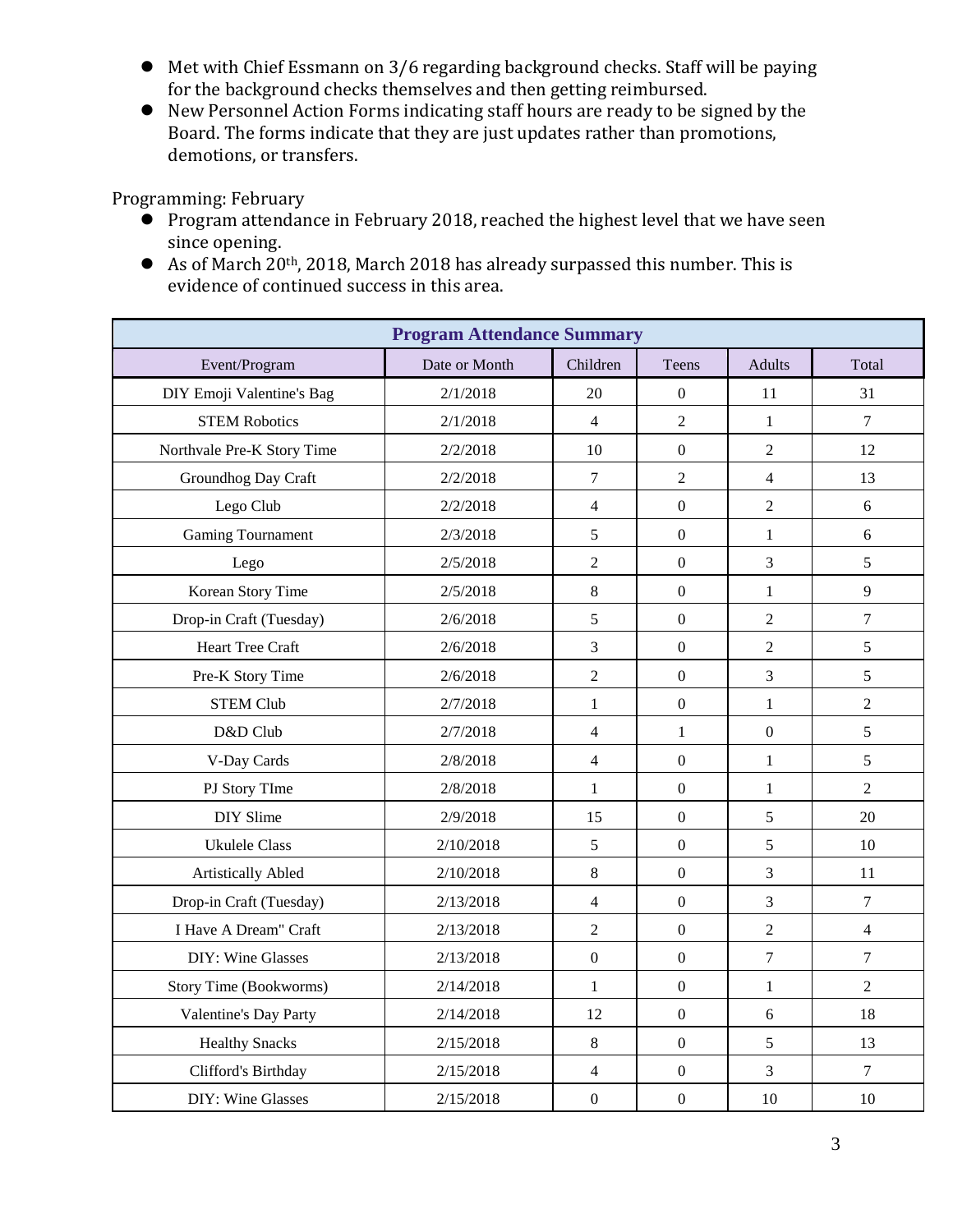| Raspberry Pi                   | 2/15/2018 | 3                | 5                | 2              | 10             |
|--------------------------------|-----------|------------------|------------------|----------------|----------------|
| Northvale Pre-K Story Time     | 2/16/2018 | 10               | $\mathbf{0}$     | 2              | 12             |
| Drop-in Craft (Tuesday)        | 2/20/2018 | 8                | $\mathbf{0}$     | 3              | 11             |
| Pre-K Story Time               | 2/20/2018 | $\mathbf{1}$     | $\boldsymbol{0}$ | 1              | $\overline{2}$ |
| <b>Book Group</b>              | 2/20/2018 | $\boldsymbol{0}$ | $\mathbf{0}$     | $\overline{c}$ | $\overline{2}$ |
| <b>STEM Club</b>               | 2/21/2018 | $\mathbf{1}$     | $\Omega$         | $\mathbf{1}$   | $\overline{2}$ |
| D&D Club                       | 2/21/2018 | 1                | $\Omega$         | $\theta$       | 1              |
| Cupcake Wars                   | 2/22/2018 | 8                | 4                | 4              | 16             |
| <b>Canvas Painting</b>         | 2/22/2018 | $\boldsymbol{0}$ | $\mathbf{0}$     | 8              | 8              |
| Family Movie Night: Inside Out | 2/22/2018 | 6                | 4                | $\overline{2}$ | 12             |
| Story Time & Craft             | 2/26/2018 | 3                | $\mathbf{0}$     | 3              | 6              |
| Korean Story Time              | 2/26/2018 | 6                | $\mathbf{0}$     | $\overline{2}$ | 8              |
| Pre-K Story Time               | 2/27/2018 | 5                | $\mathbf{0}$     | $\overline{4}$ | 9              |
| Drawing Workshop               | 2/27/2018 | 7                | $\mathbf{0}$     | 3              | 10             |
| Blind Date with a Book         | 2/28/2018 | $\boldsymbol{0}$ | $\mathbf{0}$     | 20             | 20             |
| Story Time I(Bookworms)        | 2/28/2018 | $\overline{2}$   | $\Omega$         | $\overline{2}$ | $\overline{4}$ |
| <b>ESL</b>                     | 2/28/2018 | $\boldsymbol{0}$ | $\mathbf{0}$     | $\overline{7}$ | $\overline{7}$ |
| Total                          |           | 200              | 18               | 151            | 369            |

BCCLS

- The delivery service paid for by BCCLS is in full-swing. Expak has completed delivery of Northvale's floating collection.
- The Executive Board of BCCLS has reached a decision on a new Executive Director. However, they are not yet able to share that candidate's name publicly. I attended the meeting where they made this decision and can relate that they were unanimous in their support of this individual.

# Logo, 3D Printer

Jennifer England has used her Cricut to create a banner-sized version of the new logo. Depending on how this looks against the peach in the front hallway, we will put it there.

The 3D printer model that the school system is using, which Mr. Pinajian emailed to me after last meeting, is actually the same 3D printer we put in for when we requested a grant in November 2017. Since students will already be familiar with this printer, and the Cura software used with it, this is a natural choice. The LulzbotTaz 6 is much more reasonably priced, with excellent support and functionality. Thank you, Mr. Pinajian and the Northvale School District for allowing us to benefit from your experience.

Students of the ukulele class have begun checking out ukuleles.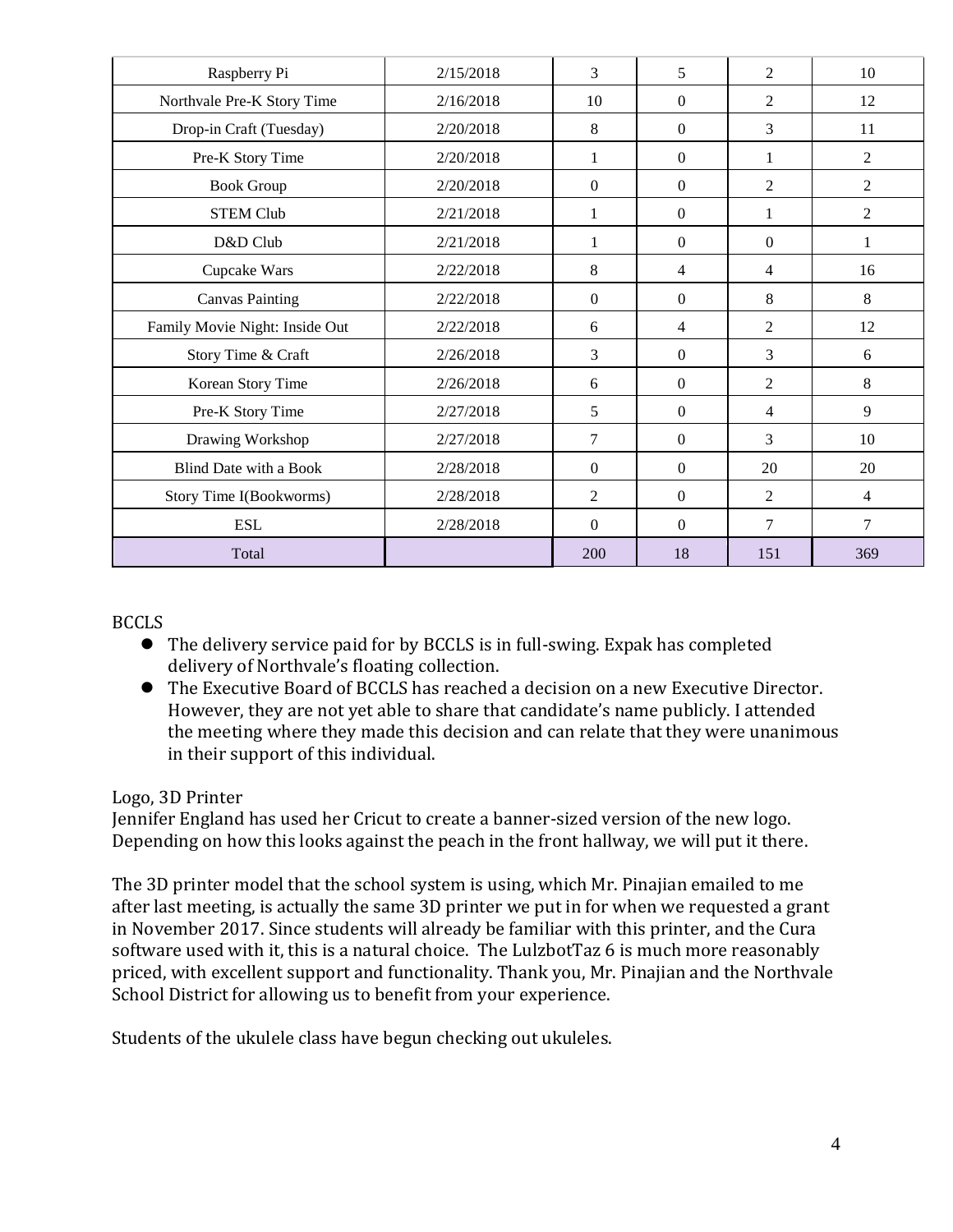### **Friends of the Library Report**

**Ms. Kathy Brunet – 417 Crest Drive** gave her report from the Friends:

The Friends group will be purchasing new magnets for the library with our new hours and logo on it. Thank you Friends!!!

**ROLL CALL VOTES –**

Resolved to approve the claims list for the month of March in the amount of \$10091.04

The resolution was adopted on a roll call vote as follows:

| <b>Name</b>   | <b>ACTION</b> | <b>YES</b> | NO | <b>ABSENT</b> | <b>ABSTAIN</b> |
|---------------|---------------|------------|----|---------------|----------------|
| Ms. Banzaca   |               | X          |    |               |                |
| Mr. Devlin    |               |            |    | X             |                |
| Mr. Honey     |               | X          |    |               |                |
| Mr. Pinajian  |               |            |    |               |                |
| Ms. Nicolich  |               | X          |    |               |                |
| Ms. Staropoli | motion        | X          |    |               |                |
| Mayor Piehler |               | X          |    |               |                |
| Mr. Argiro    |               |            |    |               |                |
| Mr. Porschen  | second        | X          |    |               |                |

Resolved to approve a fine amnesty for fines on all Juvenile materials that come in late in May 2018 just for Northvale Books to increase circulation.

The resolution was adopted on a roll call vote as follows:

| <b>Name</b>   | <b>ACTION</b> | <b>YES</b> | NO | <b>ABSENT</b> | <b>ABSTAIN</b> |
|---------------|---------------|------------|----|---------------|----------------|
| Ms. Banzaca   | second        | X          |    |               |                |
| Mr. Devlin    |               |            |    | X             |                |
| Mr. Honey     |               | X          |    |               |                |
| Mr. Pinajian  |               |            |    |               |                |
| Ms. Nicolich  |               | X          |    |               |                |
| Ms. Staropoli |               | X          |    |               |                |
| Mayor Piehler | motion        | X          |    |               |                |
| Mr. Argiro    |               |            |    |               |                |
| Mr. Porschen  |               | X          |    |               |                |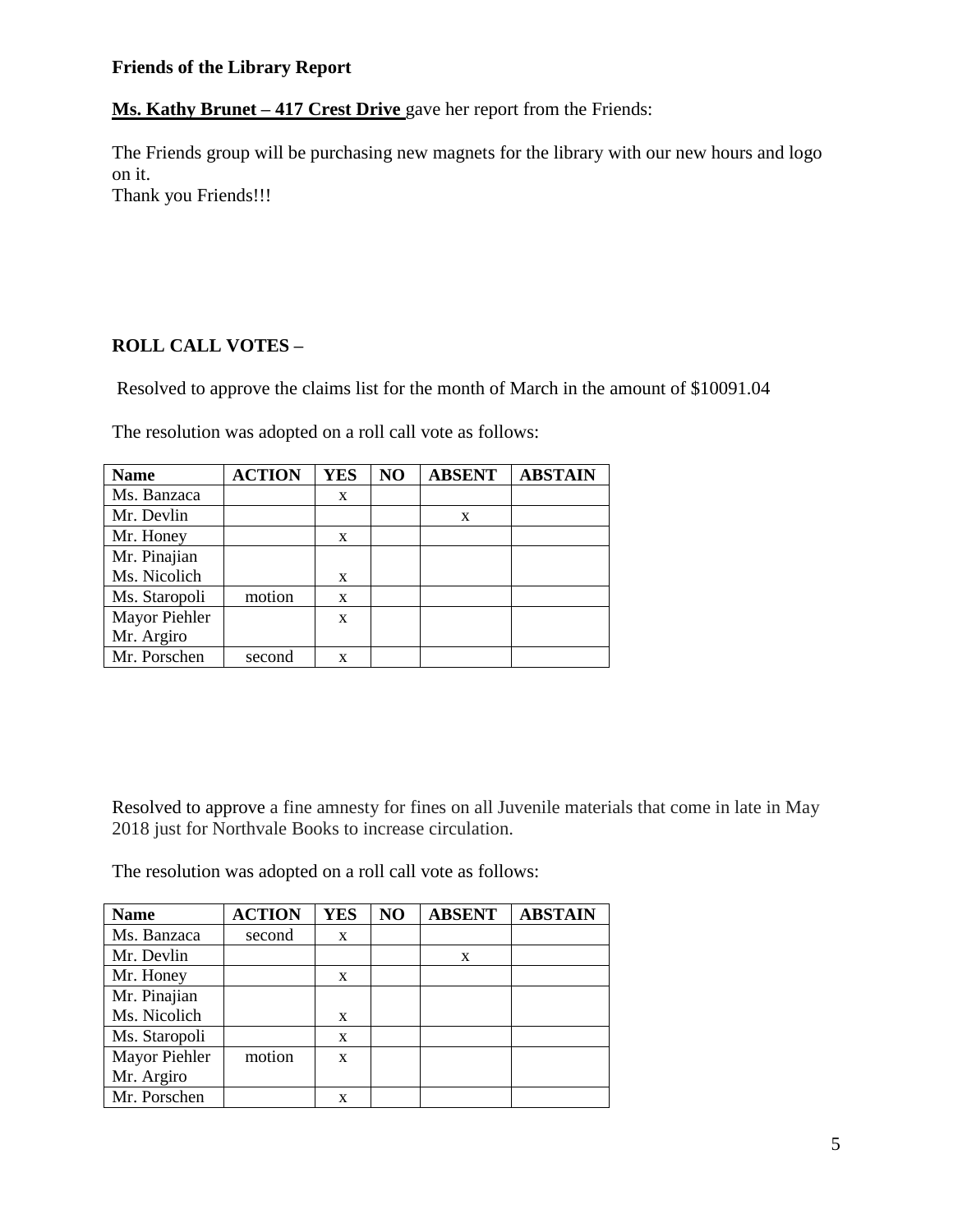Resolved to approve an updated lost or damaged book fines policy

The resolution was adopted on a roll call vote as follows:

| <b>Name</b>   | <b>ACTION</b> | <b>YES</b> | NO | <b>ABSENT</b> | <b>ABSTAIN</b> |
|---------------|---------------|------------|----|---------------|----------------|
| Ms. Banzaca   |               | X          |    |               |                |
| Mr. Devlin    |               |            |    | X             |                |
| Mr. Honey     |               | X          |    |               |                |
| Mr. Pinajian  |               |            |    |               |                |
| Ms. Nicolich  |               | X          |    |               |                |
| Ms. Staropoli | second        | X          |    |               |                |
| Mayor Piehler |               | X          |    |               |                |
| Mr. Argiro    |               |            |    |               |                |
| Mr. Porschen  | motion        | x          |    |               |                |

## **HEARING OF THE PUBLIC –**

President Porschen opened the meeting to the public at 7:19 PM

With no on addressing the board, President Porschen declared the public comment portion of the meeting closed.

President Porschen asked for a vote to go into executive session.

Resolved to approve to go into executive session to discuss personnel issues with Director Shaver

The resolution was adopted on a roll call vote as follows:

| <b>Name</b>   | <b>ACTION</b> | <b>YES</b> | NO | <b>ABSENT</b> | <b>ABSTAIN</b> |
|---------------|---------------|------------|----|---------------|----------------|
| Ms. Banzaca   | second        | X          |    |               |                |
| Mr. Devlin    |               |            |    | X             |                |
| Mr. Honey     |               | X          |    |               |                |
| Mr. Pinajian  |               |            |    |               |                |
| Ms. Nicolich  |               | X          |    |               |                |
| Ms. Staropoli | Motion        | X          |    |               |                |
| Mayor Piehler |               | X          |    |               |                |
| Mr. Argiro    |               |            |    |               |                |
| Mr. Porschen  |               | X          |    |               |                |

The board resumed the public meeting at 7:28pm with the same trustees present. No action was taken by the board in executive session.